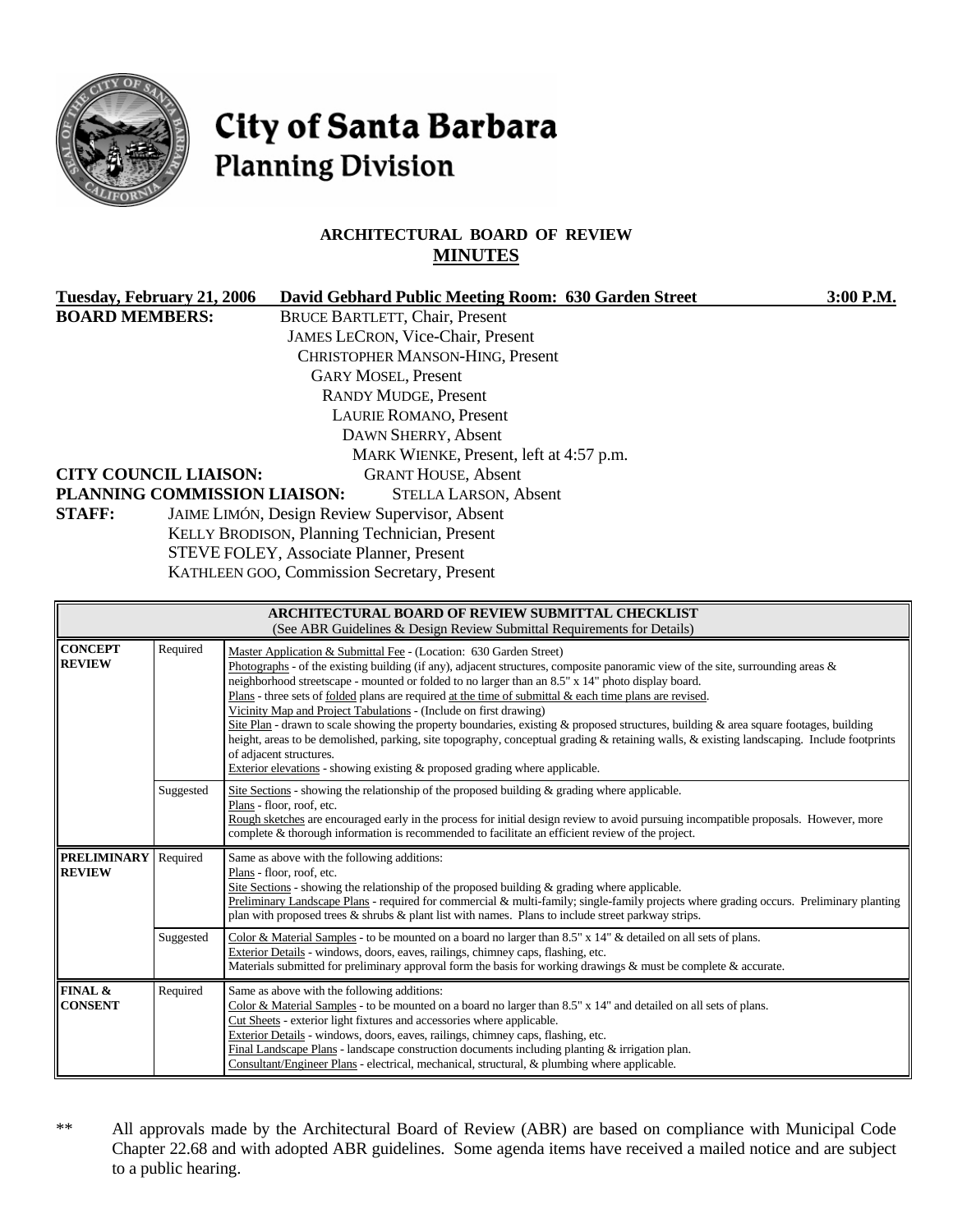#### ARCHITECTURAL BOARD OF REVIEW MINUTES February 21, 2006 DRAFT Page 2

- 
- \*\* The approximate time the project will be reviewed is listed to the left of each item. It is suggested that applicants arrive 15 minutes early. The agenda schedule is subject to change as cancellations occur. Staff will notify applicants of time changes.
- \*\* The applicant's presence is required. If an applicant is not present, the item will be postponed indefinitely. If an applicant cancels or postpones on item without providing advance notice, the item will be postponed indefinitely and will not be placed on the following ABR agenda. In order to reschedule the item for review, the applicant must fill out and file a Supplemental Application Form at 630 Garden Street (Community Development Department) and submit appropriate plans.
- \*\* The Board may grant an approval for any project scheduled on the agenda if sufficient information has been provided and no other discretionary review is required. Substitution of plans is not allowed, if revised plans differing from the submittal sets are brought to the meeting, motions for preliminary or final approval will be contingent upon staff review for code compliance.
- \*\* Preliminary and Final Architectural Board of Review approval is valid for one year from the date of the approval unless a time extension or Building Permit has been granted.
- \*\* The Board may refer items to the Consent Calendar for Preliminary and Final Architectural Board of Review approval.
- \*\* In compliance with the Americans with Disabilities Act, if you need special assistance to participate in this meeting, please contact the Planning Division at (805) 564-5470. Notification at least 48 hours prior to the meeting will enable the City to make reasonable arrangements.
- **\*\*** Many of the items before the Board may be appealed to the City Council. For further information on appeals, contact the Planning Division Staff or the City Clerk's office. Said appeal must be in writing and must be filed with the City Clerk at City Hall within ten (10) calendar days of the meeting at which the Board took action or rendered its decision. The scope of this project may be modified under further review.
- \*\* AGENDAS, MINUTES and REPORTS: Copies of all documents relating to agenda items are available for review at 630 Garden St. and agendas and minutes are posted online at [www.SantaBarbaraCa.gov](http://www.santabarbaraca.gov/). If you have any questions or wish to review the plans, please contact Kelly Brodison, at (805) 564-5470 between the hours of 8:30 a.m. to noon and 1:00 p.m. to 4:00 p.m., Monday through Friday.

#### **LICENSING ADVISORY:**

The Business and Professions Code of the State of California and the Municipal Code of the City of Santa Barbara restrict preparation of plans for certain project types to licensed professionals. Applicants are encouraged to consult with Building and Safety Staff or Planning Staff to verify requirements for their specific projects.

Unlicensed persons are limited to the preparation of plans for:

- $\triangleright$  Single or multiple family dwellings not to exceed four (4) units per lot, of wood frame construction, and not more than two stories and basement in height;
- ¾ Non-structural changes to storefronts; and,
- $\blacktriangleright$  Landscaping for single-family dwellings, or projects consisting solely of landscaping of not more than 5,000 square feet.

#### **NOTICE:**

- 1. That on February 16, 2006 at 4:00 p.m., this Agenda was duly posted on the indoor and outdoor bulletin boards at the Community Development Department, 630 Garden Street, and online at www.SantaBarbaraCa.gov.
- 2. This regular meeting of the Architectural Board of Review will be broadcast live and rebroadcast in its entirety on Wednesday at 9:00 a.m. on Channel 18.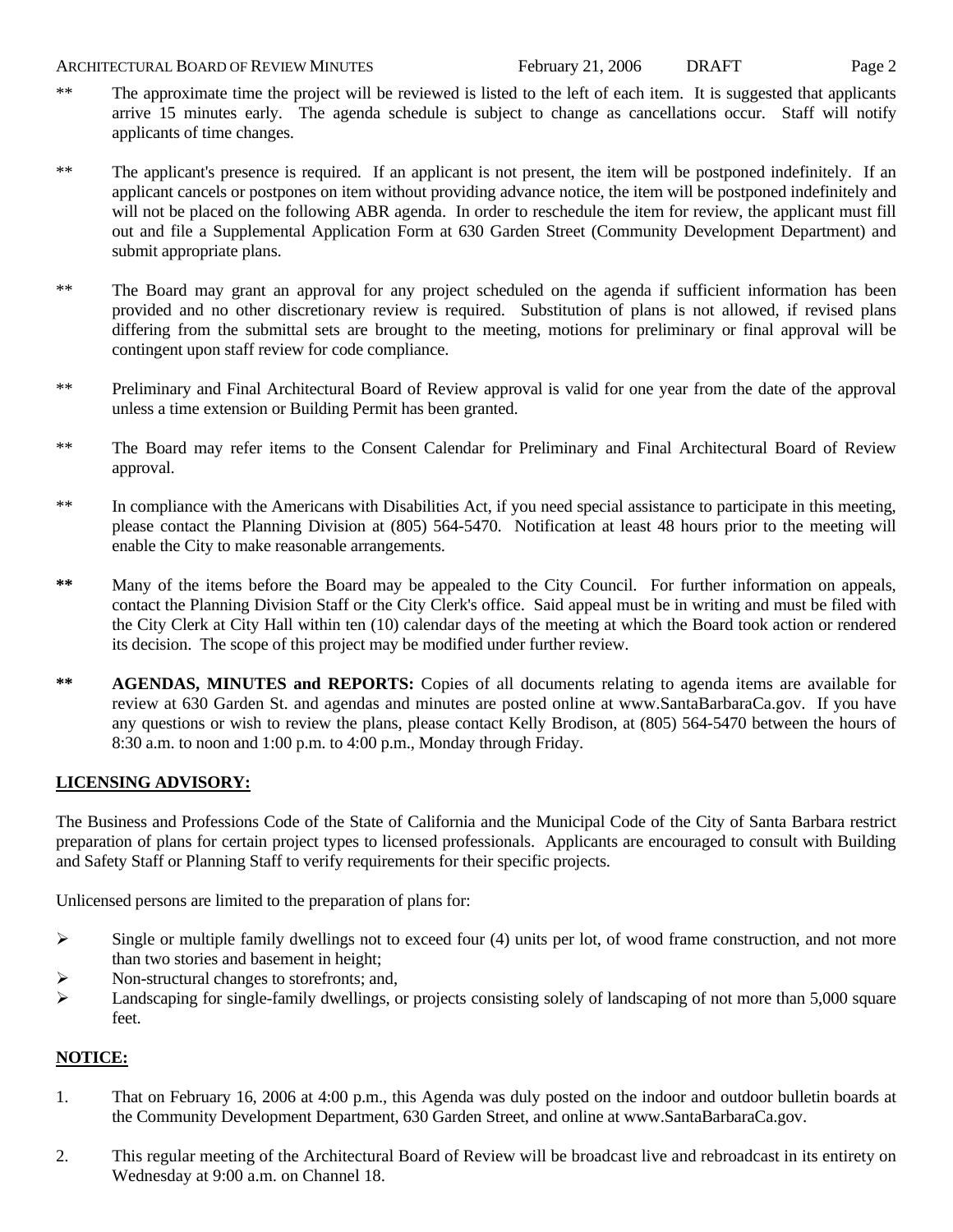# **GENERAL BUSINESS:**

A. Public Comment:

Any member of the public may address the Architectural Board of Review for up to two minutes on any subject within their jurisdiction that is not scheduled for a public discussion before the Board on that day. The total time for this item is ten minutes. (Public comment for items scheduled on today's agenda will be taken at the time the item is heard.)

No public comment.

B. Approval of the minutes of the Architectural Board of Review meeting of February 13, 2006.

Motion: Approval of the minutes of the Architectural Board of Review meeting of February 13, 2006, with corrections.

- Action: Mudge/Manson-Hing, 6/0/1 (Board member Wienke abstained).
- C. Consent Calendar.

Motion: Ratify the Consent Calendar. The Consent Calendar was reviewed by Board member Wienke. Action: LeCron/Wienke,  $7/0/0$ .

- D. Announcements, requests by applicants for continuances and withdrawals, future agenda items, and appeals.
	- 1. Ms. Brodison announced the following changes to the agenda:
		- a) Item #2, 222 W. Yanonali Street, was postponed indefinitely at the applicant's request. Motion: To accept the changes to the agenda. Action:LeCron/Mudge, 6/0/0 (Romano stepped down).
	- 2. Ms Brodison made the following announcements:
		- a) Board member Sherry will be absent from the meeting.
		- b) Board member Wienke will leave the meeting at 4:57 p.m.
		- c) Board member Mosel will be stepping down from Item #6, 401 W. De La Guerra Street.
		- d) Board member Romano will be stepping down from Item #1, 1156 N. Ontare Road.
	- 3. Board member Mudge attended the appeal on the Mission Ridge retaining wall project at Planning Commission on February 16, 2006, and the Commission upheld the Historic Landmarks Commission's decision to approve to reduce the height of the wall, remove the sheet rock wall portion at a reduced configuration, and restore the landscaping.
- E. Subcommittee Reports.

Board member Mudge reported on the Highway 101 Improvement Project Ad hoc Subcommittee and reviewed the Coast Village & Hot Springs Roundabout area of the project, which will no longer be including a punch-through underneath the railroad with a pedestrian tunnel or bridge undercrossing in the plans for that project.

F. Possible Ordinance Violations.

No reported violations.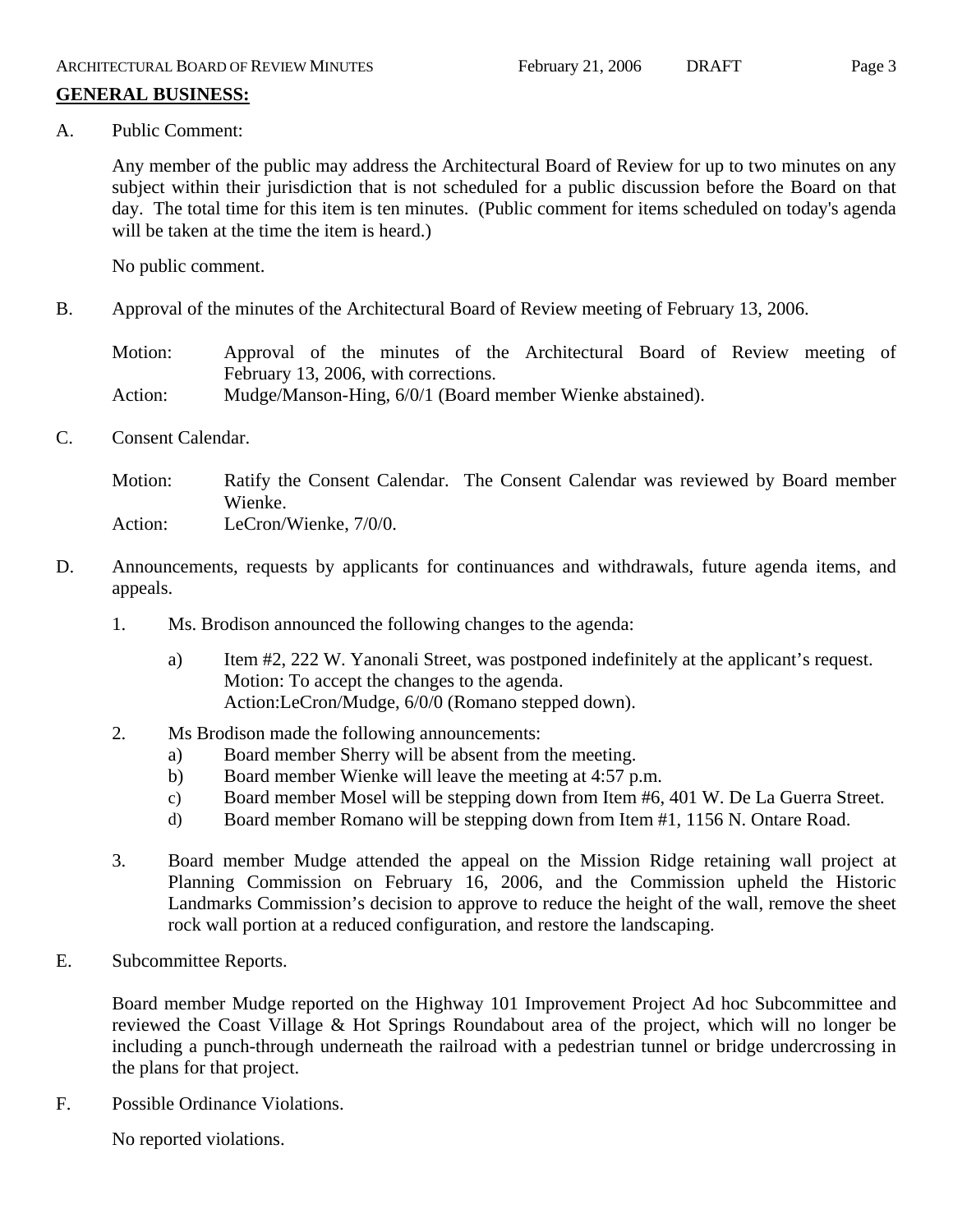# **CONCEPT REVIEW - NEW ITEM**

#### **1. 1156 N ONTARE RD** A-1 Zone

| <b>Assessor's Parcel Number:</b> |                               | 055-160-028                        |
|----------------------------------|-------------------------------|------------------------------------|
| <b>Application Number:</b>       |                               | MST2004-00196                      |
| Owner:                           | Tad Smyth                     |                                    |
| Agent:                           | Kim Schizas                   |                                    |
| Engineer:                        | <b>Flowers and Associates</b> |                                    |
| Agent:                           |                               | Pamela Post, Historical Consultant |

(Proposal to subdivide an existing 14.77-acre lot into nine lots through a Planned Residential Development (PRD), and construct a new public road, curb, and gutter, and private driveway.)

#### **(PROJECT REQUIRES COMPLIANCE WITH PLANNING COMMISSION NO. 032-05.)**

#### **(3:26)**

Kim Schizas, Agent, Derek Eichelberger, Landscape Architect, Mark Winnehen, present.

Motion: Preliminary Approval and continued two weeks to the Consent Calendar with the following conditions: 1) The layout of subdivision and proposed road improvements are in keeping with the rural character of the neighborhood. 2) Proposed entry walls shall mimic the rustic style of the existing walls being removed and reuse of the existing stone is encouraged to maintain the rustic quality of these walls. 3) Proposed entry walls shall be as low as possible to retain the necessary grading. The columns closest to the new public road shall be 2-feet taller than the wall height. 4) The proposed ruble stone walls along the private driveway through Lot 5 are approved, but the proposed engineering style guard rail and retaining wall, where the Lot 5 driveway crosses into Lot 6, shall be natural and rustic in design style to eliminate as much of the guard rails or guard beams and cables as possible. 5) The proposed engineering style retaining wall, between Lots 5 & 6, shall be minimized in height as much as possible. 6) Oak trees mitigation shall be in a 3-1 planting ratio, with a portion to be used on site within the buffer zone along Ontare Road. 7) The remaining replacement trees shall be utilized in the adjacent off-site donor site along the proposed future trail. 8) The Board supports the utilization of the domestyle street light fixtures the City's Streetlight Advisory Group is in process of approving. 9) The Board supports the native errant style plant palette of landscaping as proposed. 10) The Board is disappointed in the proposed traffic calming devices, but understands they are a required solution by City policy, and looks forward to the landscaping to be integrated with the landscape plan for the individual lots. Other options, like a meandering roadway of the same width, would have been a more successful plan. Action: Wienke/LeCron, 6/0/0 (Romano stepped down).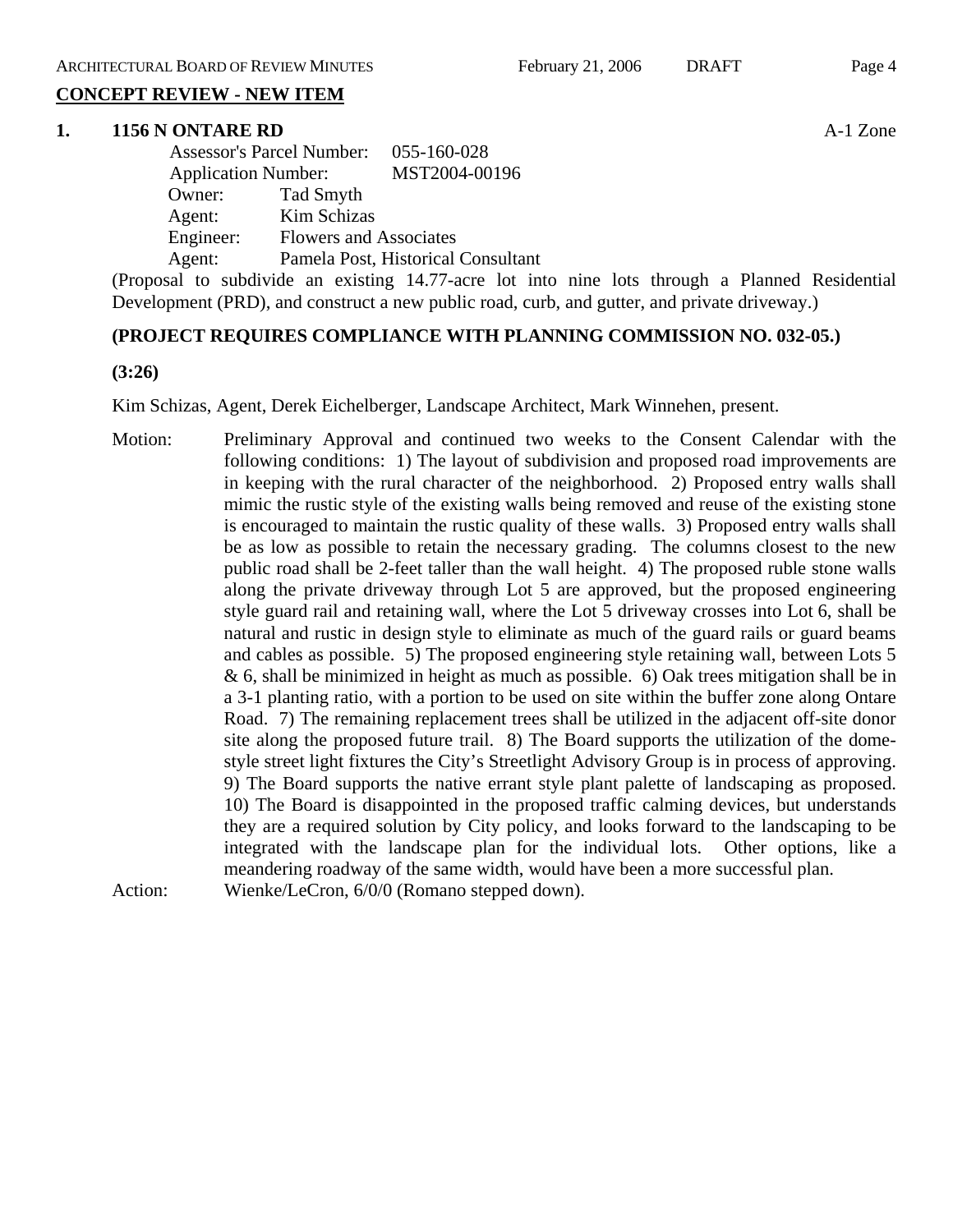# **CONCEPT REVIEW - CONTINUED ITEM**

#### **2. 222 W YANONALI ST R-4/SD-3** Zone

| (4:00) |            | <b>Assessor's Parcel Number:</b> | 033-033-019 |
|--------|------------|----------------------------------|-------------|
|        |            | <b>Application Number:</b>       |             |
|        | Owner:     | John and Carol L. Nagy           |             |
|        | Applicant: | Del Mar Development              |             |
|        | Architect: | <b>B3</b> Architects             |             |
|        | Agent:     | Post/Hazeltine Associates        |             |

(Proposal to construct five new condominium units in four buildings, replacing and demolishing 13 existing apartment units on a 12,500 square foot site located in the Coastal Zone. The project includes two one-bedroom units, one two-bedroom unit and two three-bedroom units. A voluntary lot merger is also a part of the project.)

#### **(Second Concept Review.)**

# **(COMMENTS ONLY; PROJECT REQUIRES PLANNING COMMISSION APPROVAL FOR A TENTATIVE SUBDIVISION MAP AND MODIFICATIONS.)**

**(4:29)**

#### **THIS ITEM WAS POSTPONED INDEFINITELY AT THE APPLICANT'S REQUEST.**

#### **\*\*\*\*\*\*\*\*\*\*\*\*\*\*\*\*THE BOARD RECESSED FROM 4:15 P.M. UNTIL 4:29 P.M.\*\*\*\*\*\*\*\*\*\*\*\*\*\*\*\*\*\*\***

#### **CONCEPT REVIEW - CONTINUED ITEM**

#### **3. 401 W DE LA GUERRA ST** R-4 Zone

**(4:45)** Assessor's Parcel Number: 037-071-007 Application Number: MST2004-00537 Owner: Steve Mori and Dave Karschner Applicant: Steve Mori Architect: Ron Henn

(Proposal to construct two attached residential units with a total proposed 2,606 square feet of habitable space on a 5,015 square foot vacant lot. The proposal consists of a 1,365 square foot two-story unit with an attached 437 square foot garage and 92 square feet of balcony and covered porch area and a 1,241 square foot two-story unit with an attached 480 square foot two-car-garage and 119 square feet of balcony and covered porch area.)

#### **(Fourth Concept Review.)**

# **(PROJECT REQUIRES STAFF HEARING OFFICER APPROVAL FOR A MODIFICATION)**

**(4:30)**

Ron Henn, Architect, Steve Mori and Dave Karschner, applicants, present.

Motion: Continued indefinitely to the Staff Hearing Officer (SHO) with the following comments: 1) The project is ready for Preliminary Approval and may return to the Consent Calendar. 2) The Board supports the entry columns' encroachment into the front yard setback columns at the Castillo Street façade. 3) Changes implemented by the last three reviews have been definite improvements to the size, bulk, and scale of the project. 4) Restudy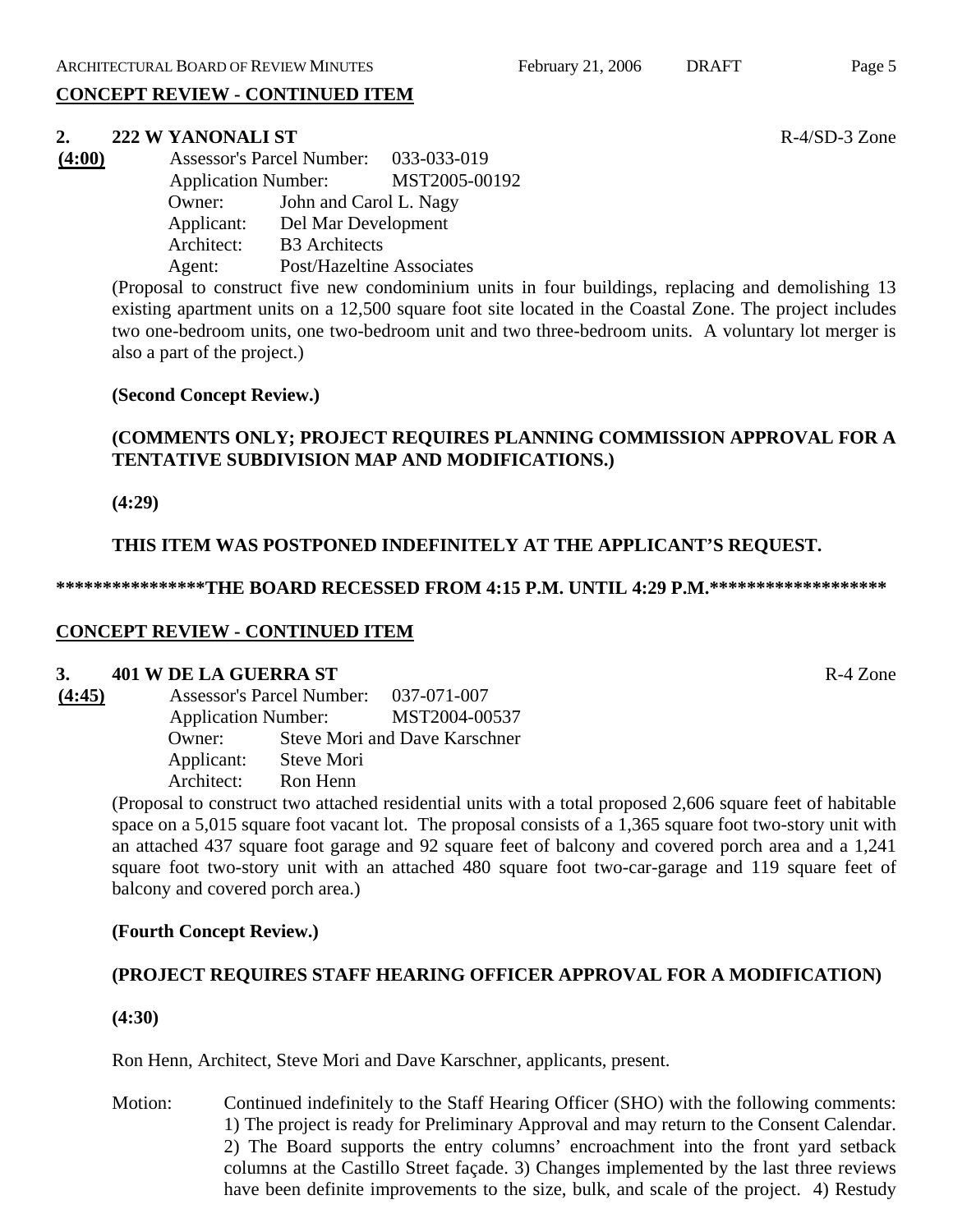the gable forms on the south side of the elevations to clarify the roof elements and improve the proportions. 5) Restudy the window proportions and articulations of muntins. 6) Restudy the gable of Unit A and improvements to the roof elements, using a different high quality material such as shingle or timber-looking asphalt shakes (color sample board). 7) High quality detailing is expected to be commensurate with the style of the neighborhood. 8) Return with a revised landscape plan with material, sizes, and work on the alignment of the walkways.

Action: Wienke/LeCron, 5/1/0. (Manson-Hing opposed, Mosel stepped down)

#### **CONCEPT REVIEW - NEW ITEM: PUBLIC HEARING**

#### **4. 937 CALLE CORTITA** E-1 Zone

**(5:00)** Assessor's Parcel Number: 041-157-016 Application Number: MST2006-00032 Owner: Sheryl Lyn Schmandt Designer: Sheryl Lyn Schmandt

(Proposal for a two-story addition of 1,110 square feet of living space to an existing 1,005 square foot two-story residence with an attached 298 square foot carport. The addition includes upper and lowerlevel decks. The project is located on a 6,596 square foot lot in the Hillside Design District. A modification is required for the encroachment of the existing structure into the front yard setback.)

## **(COMMENTS ONLY; PROJECT REQUIRES ENVIRONMENTAL ASSESSMENT AND NEIGHBORHOOD PRESERVATION ORDINANCE FINDINGS AND STAFF HEARING OFFICER APPROVAL FOR A MODIFICATION.)**

**(4:57)**

Sheryl Lyn Schmandt, owner/designer, present.

- Motion: Continued indefinitely with the following comments: 1) The project is ready for Preliminary Approval and may return to the Consent Calendar. 2) The project is nicely conceived, blends with the existing architecture, conforms to Hillside Design Guidelines, and has considered neighborhood privacy concerns. 3) A modification, if required in the connection between the carport and the main house, is technical in nature and would be supported by the Board. 4) The materials should continue to be of high quality and match existing materials. 5) Oak Tree Protection Guidelines are to be incorporated into the plans. 6) Project requires Neighborhood Preservation Ordinance (NPO) compliance when the project returns.
- Action: LeCron/Manson-Hing, 6/0/0 (Wienke absent).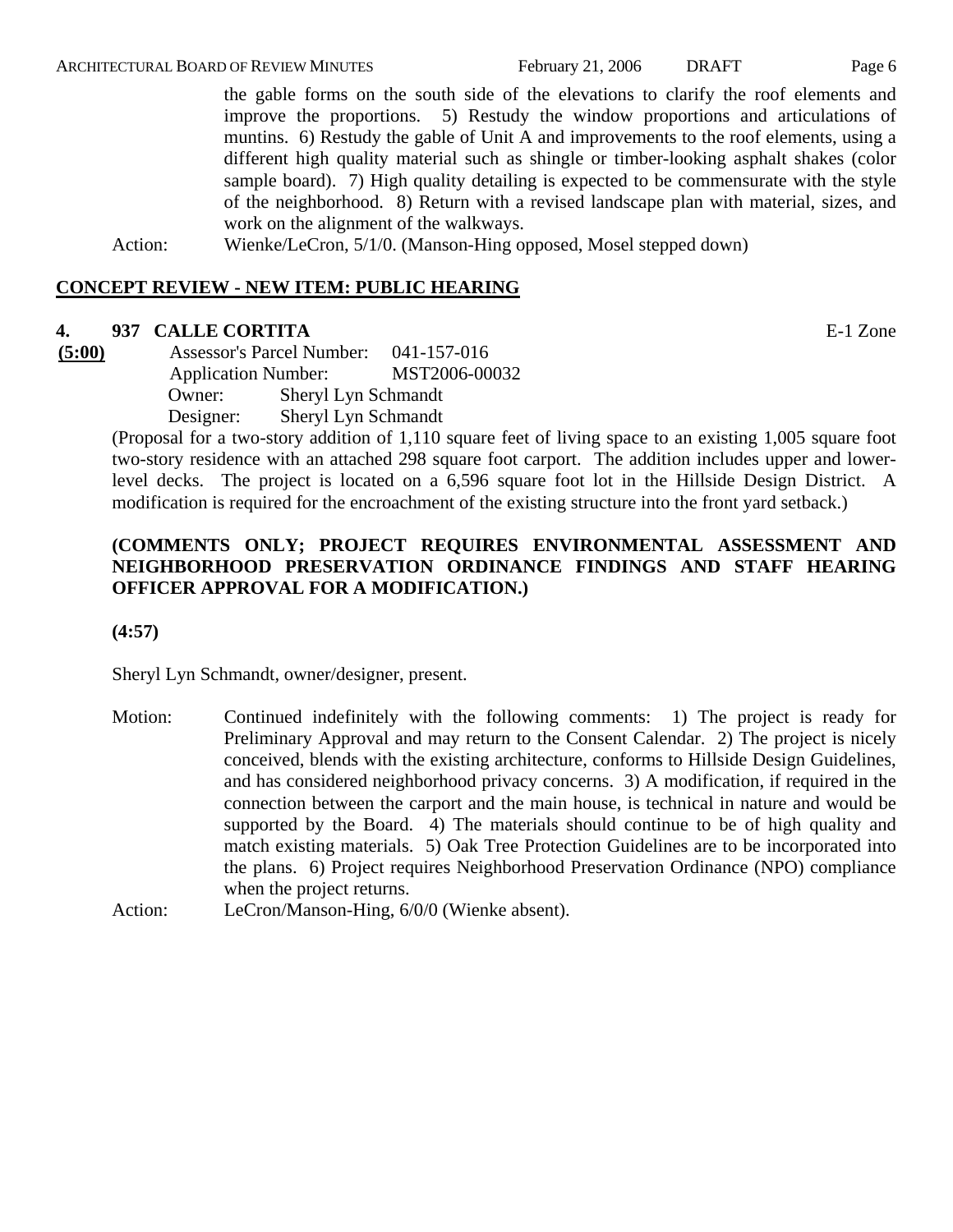# **CONCEPT REVIEW - NEW ITEM: PUBLIC HEARING**

# **5. 70 SKYLINE CIR** E-1 Zone

**(5:20)** Assessor's Parcel Number: 041-151-004 Application Number: MST2006-00028 Owner: Robert D. Henretig Architect: Dennis Thompson

(Proposal for additions to an existing 1,789 square foot, two-story, single family residence on a 6,978 square foot lot in the Hillside Design District. The project includes construction of a new 344 square foot one-car garage with a covered 272 square foot deck on top, a new 48 square foot master bathroom, interior remodeling, and remodeling of an existing front porch. The proposal includes demolition of the existing 423 square foot one-car carport and deck on top. This will result in a 2,601 square foot residence with a two-car garage. Two modifications are requested, one for the master bathroom to encroach into the rear yard setback, and one for window changes and the enlargement of the front porch in the front yard setback.)

# **(COMMENTS ONLY; PROJECT REQUIRES ENVIRONMENTAL ASSESSMENT, NEIGHBORHOOD PRESERVATION ORDINANCE FINDINGS AND STAFF HEARING OFFICER APPROVAL FOR TWO MODIFICATIONS.)**

#### **(5:15)**

Jeff King, Thompson and Naylor Architects, present.

No public comment.

- Motion: Continued indefinitely to the Staff Hearing Officer (SHO) with the following comments: 1) Modifications are minor in nature and greatly improve the aesthetics of the existing structure and deck. 2) Restudy the proposed fireplace location to be more integrated into main body of the architecture. 3) Necessary front modification is supportable to upgrade the existing structure built within the front setback. 4) Necessary rear modification is supportable for the site work and stairs, if minor in nature and not apparent from street. 5) Further development of the details is expected when the project returns.
- Action: Mudge/Romano, 6/0/0 (Wienke absent).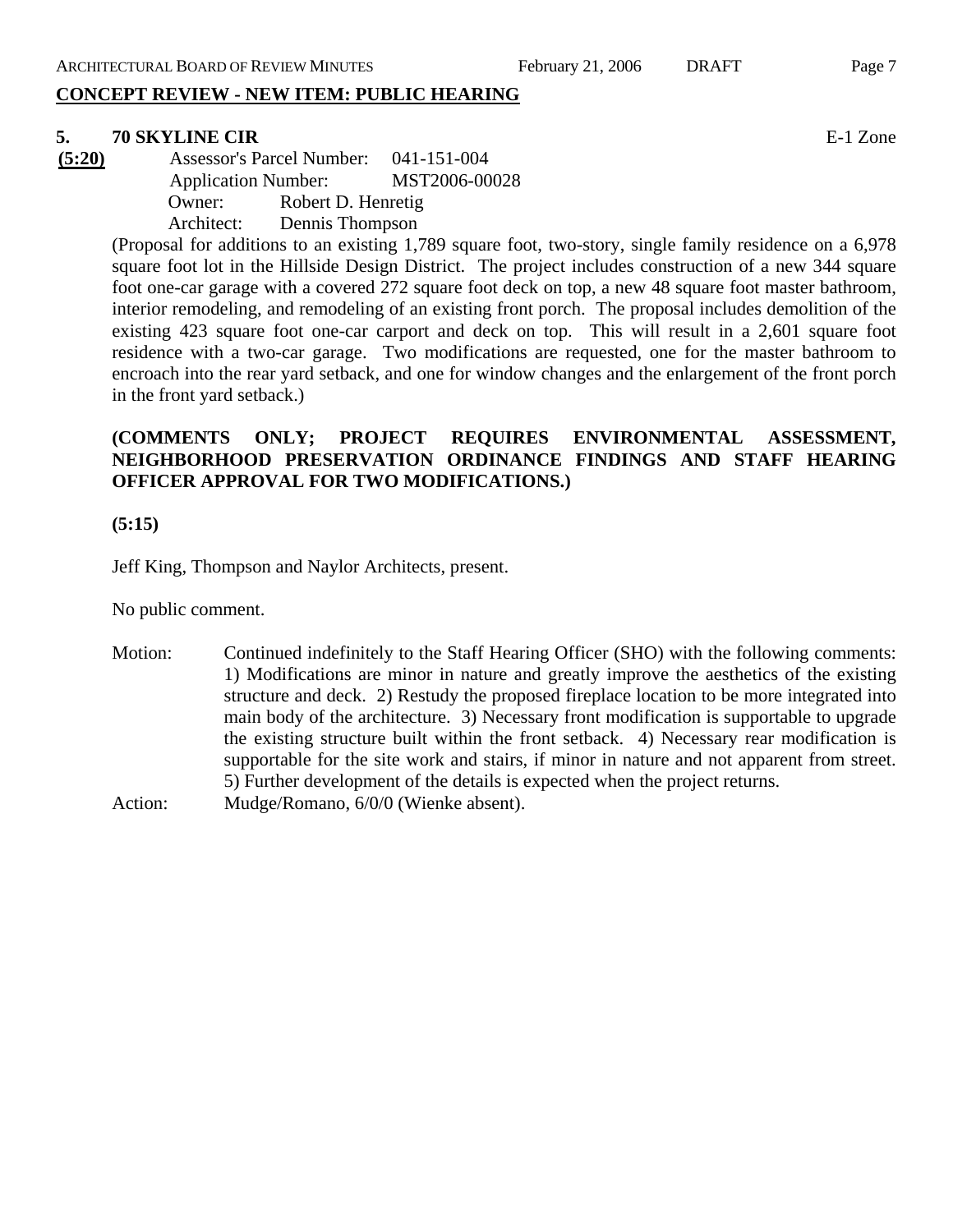#### **CONSENT CALENDAR**

#### **REVIEW AFTER FINAL**

#### A. **4200 CALLE REAL Real Allied Executive Section 2.5 A.** 3 Zone

| Assessor's Parcel Number: 059-240-020 |                     |                     |
|---------------------------------------|---------------------|---------------------|
| <b>Application Number:</b>            |                     | MST98-00749         |
| Applicant:                            | <b>Ben Phillips</b> |                     |
| Applicant:                            | Amy Bayley          |                     |
| Owner:                                |                     | Alicia Martin, D.C. |
| Architect:                            | <b>Mark Petit</b>   |                     |
| Architect:                            | Karl Eberhard       |                     |
|                                       |                     |                     |

(Proposal for an annexation and subdivision of a 17-acre parcel that is to be developed with affordable and senior housing. The project includes 75 affordable rental units and 95 affordable senior units.)

#### **(Review After Final for revisions to the location of solar and electrical panels and tree location.)**

Final Approval as Noted to provide updated tree locations.

#### **REVIEW AFTER FINAL**

#### B. **1732 CHINO ST** R-2 Zone

Assessor's Parcel Number: 043-183-001 Application Number: MST2005-00681 Owner: Maria Lourdes Myers Applicant: Carlos Grano

(Proposal to alter the exterior of a single family residence on a lot with two detached units. Change windows, new roof, new doors, new fencing, new plaster and paint change. No changes to the other unit. The lot is currently developed with an additional single story residence which is to remain unaltered.)

#### **(Review After Final for change from 6' high wood fence to a 6' CMU wall with plaster finish.)**

Final Approval as Noted with the condition for a plaster finish on both sides.

#### **FINAL REVIEW**

#### C. **1424 SALINAS PL** R-2 Zone

| <b>Assessor's Parcel Number:</b> | 015-223-001    |
|----------------------------------|----------------|
| <b>Application Number:</b>       | MST2004-00699  |
| Owner:                           | Martin M Munoz |
| Architect:                       | Jose Esparza   |

(Proposal to construct a new detached 1902 square foot two-story residential unit with 123 square feet of porch/deck area and an attached 454 square foot two-car garage. There is an existing 1,399 square foot residential unit with 432 square feet of porch/deck area and an attached 546 square foot two-car garage on an 8,450 square foot lot.)

#### **(Final Approval is requested.)**

Final Approval as submitted.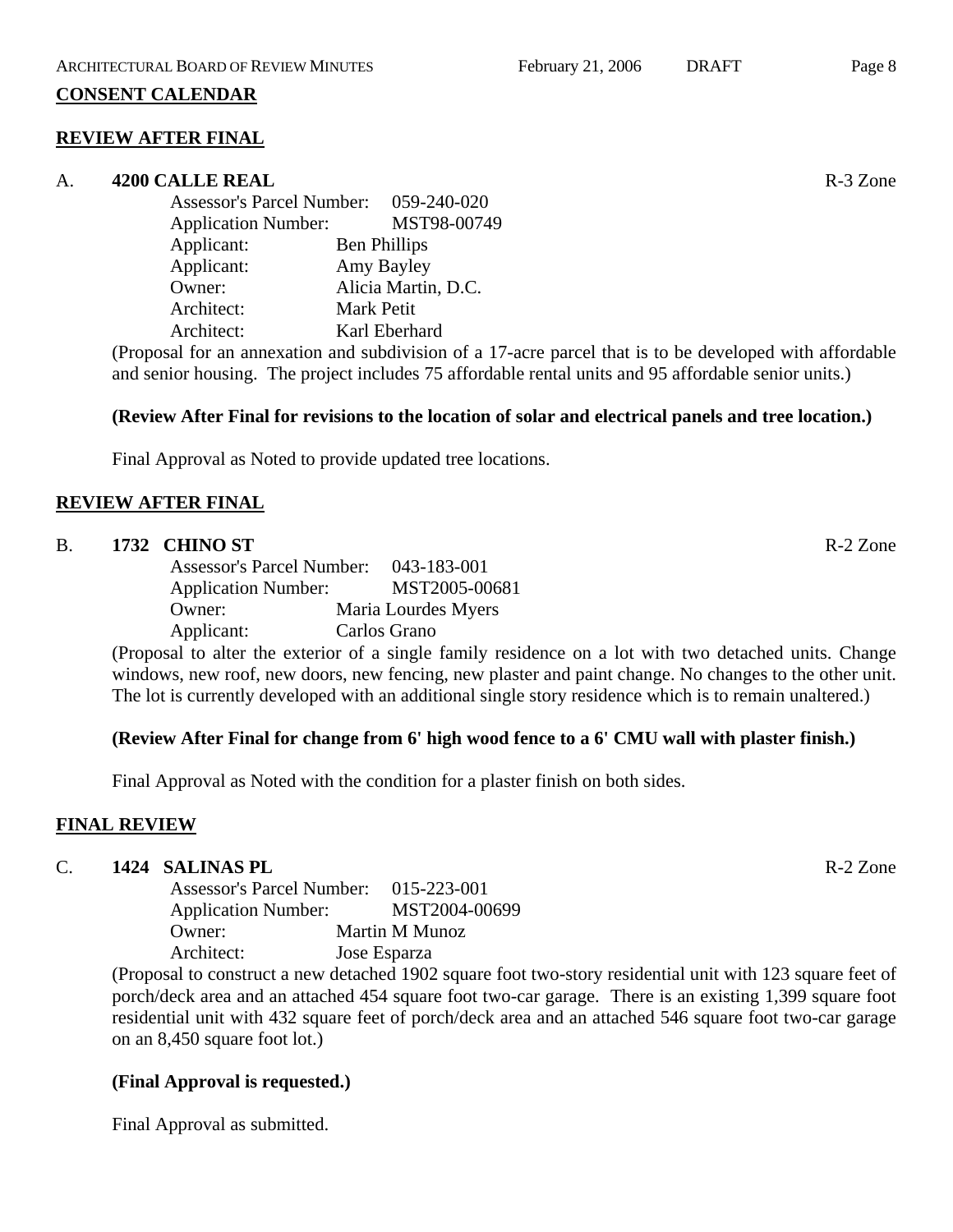#### **FINAL REVIEW**

#### D. **619 WENTWORTH AVE** R-3 Zone

| <b>Assessor's Parcel Number:</b><br>037-102-009 |
|-------------------------------------------------|
| MST2004-00736<br><b>Application Number:</b>     |
| Ramon & Martha Munoz                            |
| Jose Esparza                                    |
|                                                 |

(This is an enforcement case (ENF2004-00979). The proposal is to construct a two-story 1,226 square foot additional residential unit with an attached 445 square foot two-car garage and demolish an existing 446 square foot detached accessory structure on a 6,250 square foot lot. The lot is currently developed with an existing 870 square foot, single-story, residential unit and a 291 square foot detached garage on the property which are proposed to remain.)

#### **(Final Approval is requested.)**

Final Approval as submitted.

## **REFERRED BY FULL BOARD**

#### E. **1025 LAS ALTURAS RD A-1 Zone**

| Assessor's Parcel Number: 019-113-052 |               |                                |
|---------------------------------------|---------------|--------------------------------|
| <b>Application Number:</b>            |               | MST2005-00791                  |
| Owner:                                |               | Steven Adrian & Gina Giannetto |
| Architect:                            | Steven Adrian |                                |

(Proposal for a new 1,978 square foot three-story single family residence with attached 404 square foot garage and a 460 square foot detached living space on a 46,145 square foot vacant lot in the Hillside Design District. The proposal also includes the removal of 8 Acacia trees, the construction of a 114 linear foot retaining wall, and 466 cubic yards of grading.)

#### **(Final Approval of the site retaining wall is requested.)**

Final Approval as submitted on the site retaining wall with Neighborhood Preservation Ordinance (NPO) compliance and the Conditions of Approval provided by Staff.

#### **NEW ITEM**

#### F. **811 ALSTON RD** A-2 Zone

| <b>Assessor's Parcel Number:</b> | 015-174-015           |
|----------------------------------|-----------------------|
| <b>Application Number:</b>       | MST2006-00086         |
| Owner:                           | Dennis & Cathy Condon |
| Applicant:                       | <b>Tower Roofing</b>  |

(Proposal to remove an existing grey rock roof and re-roof with 80 mil grey IB roof system for an existing single family residence on a 18,117 square foot parcel in the Hillside Design District.)

Final Approval as submitted with the condition that the roof is to be the darker grey color with low visibility from public view.